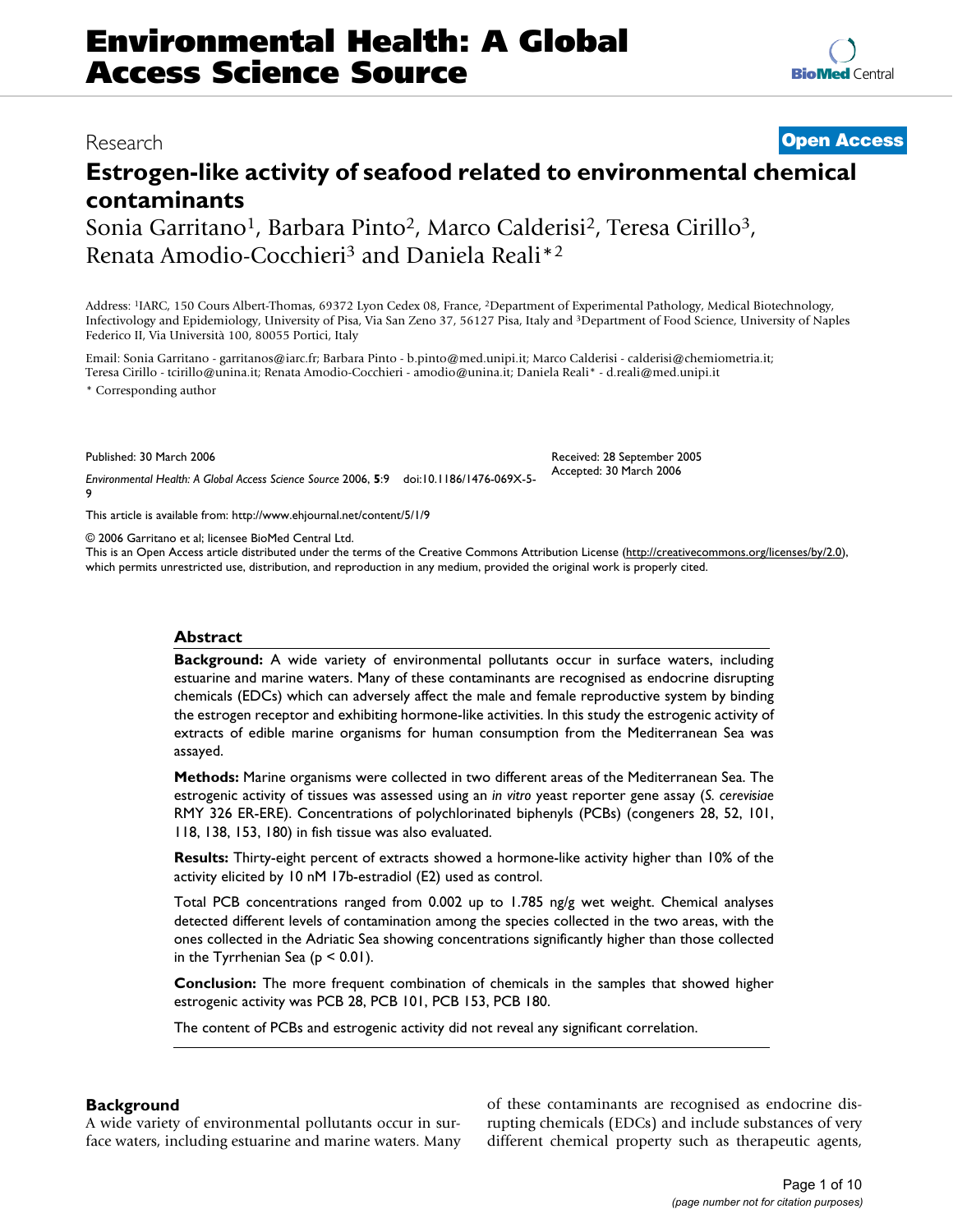alkylphenols, dioxins, pesticides, plasticizers and surfactants. Of particular concern are the polychlorinated biphenyls (PCBs) because of their ubiquity and their lipophilic and persistent nature (they tend to accumulate within the fat and tissue of animals and humans). These compounds are widely spread in the environment despite most countries have banned their production. They continue to be detected in the ecosystem including marine habitat because of deliberate or accidental dumping or through disposal of goods containing them. There is evidence that these chemicals can adversely affect the male and female reproductive system by binding the estrogen receptor and exhibiting estrogenic or anti-estrogenic activities [1-3]. The susceptibility of target tissues is related to the stage of development, the immune status of the individual and the cumulative exposure dose. Twelve PCBs congeners, PCBs 77, 81, 126 and 169 (non-*ortho* PCBs), PCBs 105, 114, 118, 123, 156, 157, 167 and 189 (*ortho* PCBs), were identified by the WHO as having dioxin-like properties, and 7 congeners (PCBs 28, 52, 101, 118, 153, 138, 180) were identified by the International Council for the Exploration of the Seas (ICES) as markers of the degree of contamination. These compounds are the second greatest cause of fish advisory, according to US-EPA [4]. The main source of exposure to PCBs for humans is represented by food, specifically of animal origin [5-7]. In epidemiological studies, PCBs have been associated with immunotoxicity [8] and neurobehavioral deficits have been reported in children prenatally exposed to PCBs and through mother's milk [9] or ascribed to the consumption of PCB contaminated food including fish accumulating these substances directly from the surrounding environment [10-12].

In this study the estrogenic activity of extracts of edible marine organisms from two areas of the Mediterranean Sea was assayed in order to evaluate the exposure of edible species of the Mediterranean Sea largely consumed in the Italian diet to complex mixtures of xenobiotics that may exhibit estrogenic activities. We also evaluated the concentration of ICES-7 PCBs considered as target compounds in marine pollution studies.

## **Methods**

## *Sampling*

Fish, crustaceans and cephalopods were collected directly from professional fishing in two areas of the Mediterranean Sea, the Adriatic Sea within 40 miles S-E from the Pescara port, and Tyrrhenian Sea within 50 miles S-W from the Naples port, respectively, from June to July 2004. The organisms collected in the Adriatic Sea were Bluemouth (*Helicolenus dactylopterus*), Broad-tail shortfin squid (*Illex coindetii*), Red mullet (*Mullus barbatus*), European hake (*Merluccius merluccius*), Fork beard (*Phycis phycis*), Deepwater rose shrimp (*Parapenaeus longirostris*),

Atlantic mackerel (*Scomber scombrus*); in Tyrrhenian Sea were Common squid (*Loligo vulgaris*), Red mullet (*Mullus barbatus*), Common grey mullet (*Mugil cephalus*), Fork beard (*Phycis phycis*), Blue whiting (*Micromesistius poutassou*), Common octopus (*Octopus vulgaris*), Gilt-head seabream (*Sparus aurata*), Common cuttlefish (*Sepia officinalis*), Atlantic mackerel (*Scomber scombrus*). These organisms, that represent different trophic positions in the marine environment, were selected because they are abundant, widely distributed in the Mediterranean area and available all over the year and also because they represent a largely consumed seafood. The specimens, all of commercial size, were wrapped in aluminium foil, then immediately refrigerated and transported to the laboratory.

## *Analytical sample preparation*

Each species was classified; the length and weight of each specimen were measured and recorded. The specimens with weight > 200 g were individually analysed, those with weights < 200 g were pooled, obtaining 20 analytical samples from the Adriatic Sea and 22 from the Tyrrhenian Sea. The edible part of the marine organisms was selected, homogenised, and subsequently lyophilised.

## *Fat extraction*

Fat was cold-extracted from lyophilised tissues with petroleum ether/acetone (1:1,  $v/v$ ). The extract was passed through a glass tube packed with anhydrous sodium sulphate and then evaporated by rotavapor (40°C and low pressure) and the lipid residue was weighed.

## *Chemical analysis*

The cleanup of fat extracts (50 mg) was carried out on Extrelut-NT3/Extrelut-NT1 cartridges (Merck KGaA – Darmstadt, Germany) with the addition of 0.36 g of C-18 Isolute (40–60 mesh Merck KGaA Darmstad, Germany) and eluted with acetonitrile. The extracts were concentrated under vacuum at 40°C, cleaned up by column adsorption-chromatography on Florisil (60/100 mesh – Supelco Bellefonte, PA USA) activated at 130°C for 2 h and eluted with 30 ml n-hexane added in 5 ml aliquots. The eluate was concentrated to a small volume  $(< 1$  ml) by evaporation at room temperature under a flow of  $N<sub>2</sub>$ , and 1 ml isooctane was added as a keeper. Seven PCB congeners (IUPAC nn. 28, 52, 101, 118, 153, 138 and 180) were detected in seafood according to the analytical method of Italian Public Health laboratories [13].

For PCBs quantification, samples were injected into a capillary gas chromatographer with electron capture detector (GC-ECD) with Temperature program 60°C for 2 minutes, increasing of 10°C/min to 170°C stay for 2 minutes, increasing of 2°C/min to 210°C, increasing for 10°C/min to 260°C. GC-MS was used for their confirm. The internal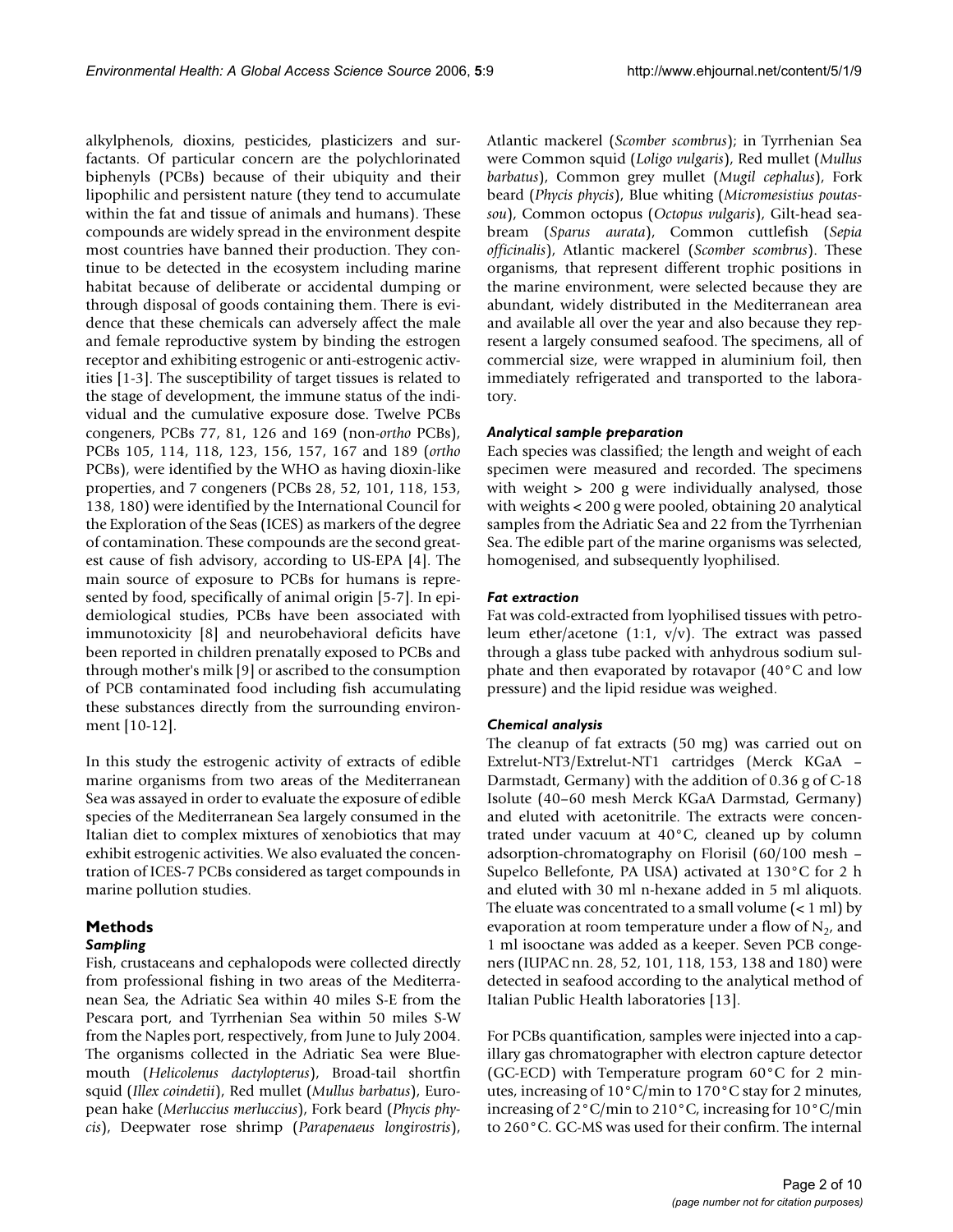



standard solution (PCB 209) was added to the extract before injecting. The evaluation of PCB concentrations in the samples was carried out by comparison with a calibration curve obtained by a pool of the seven ICES PCB congeners: PCB 28 (2, 4, 4' tri-chlorobiphenyls), PCB 52 (2, 2', 5, 5' tetra-chlorobiphenyls), PCB 101 (2, 4, 5, 2', 5' penta-chlorobiphenyls), PCB 118 (2, 4, 5, 3', 4' pentachlorobiphenyls), PCB 138 (2, 2'3, 4, 4', 5' hexa-chlorobiphenyls) PCB 153 (2, 2', 4.4', 5, 5' hexa-chlorobiphenyls) and PCB 180 (2, 2', 3, 4, 4', 5, 5' hepta-chlorobiphenyls). All of the compounds (95% – 99% pure) were purchased from Dr. Ehrenstorfer (GmbH, Augsburg, Germany). In the analytical conditions applied, the detection limits were: 0.002 ng/g wet weight (w wt) for the PCBs nn 180 and 138; 0.003 ng/g (w wt) for the PCB n 153; 0.005 ng/ g (w wt) for the PCBs nn 52, 101, 118 and 0.008 ng/g (w wt) for the PCB n 28. The mean recovery obtained by PCB standard spiked samples was  $70 \pm 7\%$ . Total PCB levels were calculated as the sum  $(\Sigma)$  of all the seven determined congeners.

#### *Yeast strain*

Estrogenic activity of organic extracts of seafood (200 g wet weight) and standard PCBs was tested by *S. cerevisiae* yeast strain (RMY326 ER-ERE) containing the human estrogen receptor (hERa) and a *Xenopus laevis* vitellogenin estrogen-responsive element (ERE) linked to a reporter gene lac *Z* encoding for the enzyme β-galactosidase. Plasmid pG/ER(G) was used as the yeast expression vector for ERα and PUC∆SS-ERE as its b-galactosidase reporter plasmid [14,15]. The sensitivity and specificity of the yeast strain were previously assessed using 17b-estradiol (E2), diethylstilbestrol (DES), and other natural and synthetic chemicals [16,17].

#### *Medium*

A synthetic drop-out selective medium lacking uracil and thryptophane to maintain plasmid selection was prepared by adding 0.67 g yeast nitrogen base, 2% glucose, 10 ml a stock aminoacids solution (30 mg L-isoleucine, 150 mg Lvaline, 20 mg L- arginine-HCl, 30 mg L-lysine-HCl, 20 mg L-methionine, 50 mg L-phenylalanine, 200 mg L-threonine, 30 mg L-tyrosine in 100 ml water), 1 ml a stock Lhystidine-HCl solution (200 mg in 100 ml water), 1 ml a stock L- leucine solution (1 gr in 100 ml water) and an adenine hemisulfate solution (200 mg in 100 ml water) to 90 ml water endotoxin-free cell cultures (Sigma). Bacto-Agar (DIFCO) (3 g) was used for the solid media.

#### *Yeast assay*

Yeast cultures were incubated at 28°C for 7 hr by continuously shaking on an orbital shaker (210 rpm) in 1 ml of selective medium. The cultures were then diluted in fresh medium to an optical density of 0.1 ( $OD<sub>600</sub>$  nm) and incubated at 30°C for 17 h (overnight) in the absence or



## **Log(Total PCBs)**

#### Figure 2

Differences in total PCBs content (Log) in samples from the Adriatic and the Tyrrhenian Sea.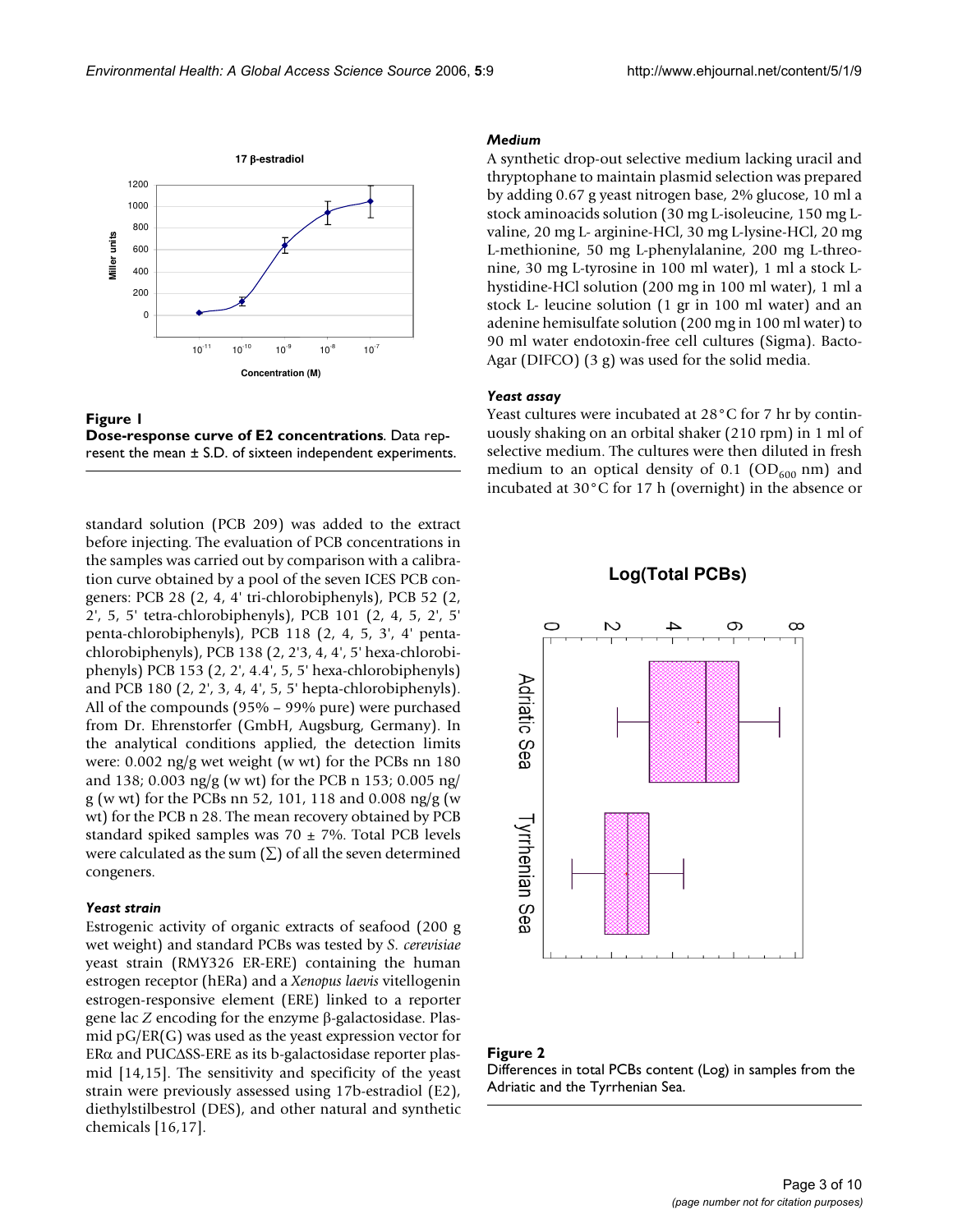

**Figure 3** Distribution of individual PCB congeners in and the Tyrrhenian (I) Sea (■) and the Tyrrhenian (I) Sea (■) and the Tyrrhenian (I) Sea (■) and the Tyrrhenian (I) Sea (■) and the Tyrrhenian (I) Sea (■) and the Tyr **Distribution of individual PCB congeners in samples from the Adriatic Sea (**■**) and the Tyrrhenian (**І**) Sea**. Species from the Adriatic Sea were more contaminated than those collected in the Tyrrhenian Sea. Number of positive samples (n) for individual PCB congener in the Adriatic Sea: PCB 28 (n = 6), PCB 52 (n = 8), PCB 101 (n = 6), PCB 118 (n = 7), PCB 138 (n = 14), PCB 153 (n = 18), PCB 180 (n = 15). Number of positive samples (n) for individual PCB congener in the Tyrrhenian Sea: PCB 28 (n = 18), PCB 52 (n  $= 4$ ), PCB 101 (n = 12), PCB 118 (n = 7), PCB 138 (n = 5), PCB 153 (n = 11), PCB 180 (n = 11).

presence of 17b-estradiol (positive control), solvent (negative control), pure chemicals and organic extracts. Dimethylsulphoxide (DMSO) was used as solvent. Solutions of standard PCB congeners and extracts were evaporated under a gentle flow of nitrogen and the pellet was resuspended in 10 µl DMSO.

PCB standards were tested at 5 µg/ml. Congeners 138 and 153 were assayed at 0.05 µg/ml because at higher concentrations strongly inhibited yeast cells growth. The samples were added to the yeast culture so that the concentration of solvent DMSO did not exceed 1% (v/v).

#### *b-galactosidase assay*

Yeast cells were harvested by centrifugation and the pellet was resuspended in 1 ml of Z-buffer (60 mM  $Na<sub>2</sub>HPO<sub>4</sub>·7H<sub>2</sub>O$ , 40 mM NaH<sub>2</sub>HPO<sub>4</sub>·H<sub>2</sub>O, 10 mM KCl, 1 mM  $MgSO_4 \cdot 7H_2O$ , and 35 mM 2-mercaptoethanol, pH 7.0). After centrifugation, the pellet was resuspended in 150 µl of Z-buffer. The cells were permeabilized by adding 50 µl dichloromethane, 20 µl 0.1% SDS, 5–50 µl resuspended cells (out of 150 µl) plus Z-buffer for a total of 150 µl including cells, followed by vortexing for 10 s. The enzymatic reaction was started by adding 700 µl 2 mg/ml o-nitrophenyl b-D-galactopyranoside (ONPG) to the Zbuffer and incubating at 30°C for 5–10 min. The reaction was terminated by the addition of 500  $\mu$ l 1 M Na<sub>2</sub>CO<sub>3</sub> and

the absorbance at 420 nm  $(OD_{420})$  of the sample was measured. The b-gal activity was normalised to the number of cells assayed and expressed as Miller units using the following formula [18]:

b-gal units (M.U.) =  $(1000 \times OD_{420})/(t \times V \times OD_{600})$ 

 $t =$  length of incubation (min)  $V =$  volume of culture used in the assay (ml)

The b-galactosidase activity induction elicited by estradiol, the reference estrogen, showed a sigmoid shape (Figure 1) and adequately fitted a linear dose-response relationship after Log transformation of Miller Units.

The b-galactosidase activity of the samples was expressed as a percentage of the activity obtained with 10 nM E2 (positive control) [19].

#### *Statistical analysis*

Chemo-analytical and biological results were processed using Principal Components Analysis (PCA) [20,21] and Partial Least Square regression (PLS) [22]. Principal Components Analysis is a rotation of the original data in order to orientate the first new axis in the direction of the maximum explained variance. The second new axis will be oriented perpendicularly to the first, in order to maximise the residual variance, and so on until all the information of the system is explained. Using Principal Components Analysis is possible to:

a) estimate correlation between variables

b) display objects (finding outliers, clusters, ...)



#### **Figure 4**

Principal components analysis loading plot of PCBs contamination in samples collected in the Adriatic Sea.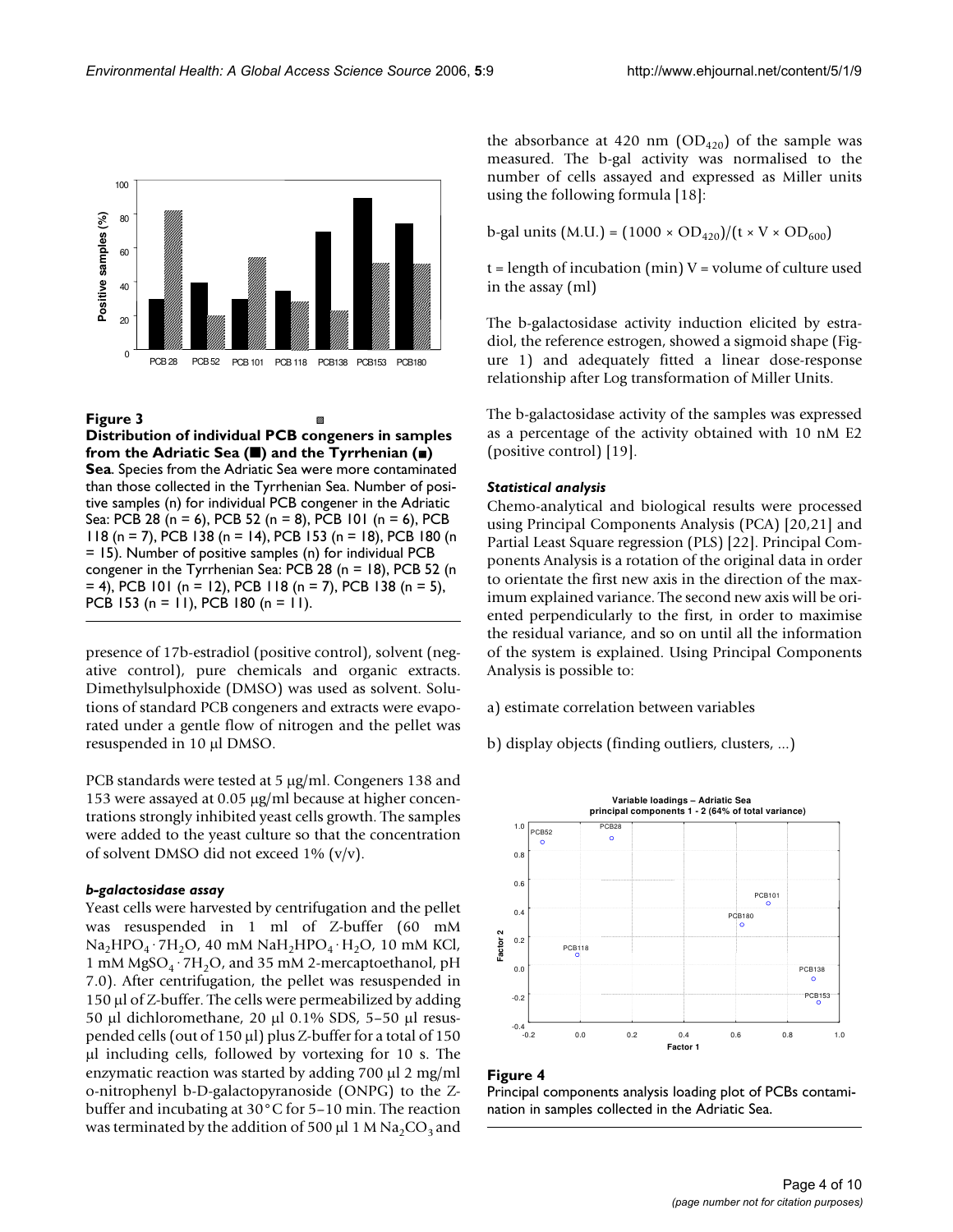| <b>Adriatic Sea samples</b>   | Fat $(g%)$  | <b>PCB 28</b>   | <b>PCB 52</b>   | <b>PCB 101</b> | <b>PCB 118</b> | <b>PCB 138</b> | <b>PCB 153</b> | <b>PCB 180</b> | <b>PCB</b>     |
|-------------------------------|-------------|-----------------|-----------------|----------------|----------------|----------------|----------------|----------------|----------------|
| I. H. dactilopterus           | 0.3         | ND <sup>a</sup> | <b>ND</b>       | <b>ND</b>      | <b>ND</b>      | 73             | 8              | n.d            | 81             |
| 2. I. coindetii               | 0.5         | <b>ND</b>       | <b>ND</b>       | <b>ND</b>      | <b>ND</b>      | 37             | 42             | 109            | 188            |
| 3. I. coindetii               | 0.5         | ND              | <b>ND</b>       | <b>ND</b>      | <b>ND</b>      | 26             | 41             | 72             | 139            |
| 4. M. barbatus                | 1.7         | ND              | <b>ND</b>       | <b>ND</b>      | 76             | 184            | 264            | 208            | 732            |
| 5. M. barbatus                | 1.4         | ND              | <b>ND</b>       | 15             | <b>ND</b>      | 123            | 168            | 137            | 443            |
| 6. M. merluccius              | 0.4         | 46              | 4               | $\overline{7}$ | 10             | 21             | 27             | $\mathbf{H}$   | 126            |
| 7. M. merluccius              | 0.8         | 4 <sub>1</sub>  | 4               | 10             | 12             | 37             | 48             | 52             | 204            |
| 8. M. merluccius              | 0.9         | 44              | 5               | 8              | 23             | 69             | 82             | 29             | 270            |
| 9. M. merluccius              | 0.4         | <b>ND</b>       | 39              | 4              | <b>ND</b>      | 56             | 66             | 21             | 196            |
| 10. M. merluccius             | 0.4         | <b>ND</b>       | <b>ND</b>       | <b>ND</b>      | <b>ND</b>      | <b>ND</b>      | 9              | <b>ND</b>      | 9              |
| 11. P. phycis                 | 0.6         | 15              | <b>ND</b>       | <b>ND</b>      | 55             | <b>ND</b>      | <b>ND</b>      | <b>ND</b>      | 70             |
| 12. P. phycis                 | 0.6         | ND              | <b>ND</b>       | <b>ND</b>      | <b>ND</b>      | 6              | 7              | 12             | 25             |
| 13. P. phycis                 | 0.8         | ND              | T               | <b>ND</b>      | 10             | <b>ND</b>      | 6              | <b>ND</b>      | 17             |
| 14. P. phycis                 | 0.5         | ND.             | T               | ND             | 8              | ND             | 5              | <b>ND</b>      | 4              |
| 15. P. phycis                 | 0.7         | ND              | <b>ND</b>       | <b>ND</b>      | <b>ND</b>      | 6              | 8              | 12             | 26             |
| 16. P. longirostris           | 0.4         | ND              | $\overline{2}$  | ND             | <b>ND</b>      | $\overline{2}$ | 4              | 8              | 16             |
| 17. S. scombrus               | 0.5         | 244             | <b>ND</b>       | 135            | <b>ND</b>      | 497            | 196            | 92             | 1164           |
| 18. S. scombrus               | 0.6         | <b>ND</b>       | <b>ND</b>       | <b>ND</b>      | <b>ND</b>      | <b>ND</b>      | 78             | 400            | 478            |
| 19. S. scombrus               | 0.6         | 1469            | 9               | <b>ND</b>      | <b>ND</b>      | <b>ND</b>      | <b>ND</b>      | 125            | 1785           |
| 20. S. scombrus               | 0.7         | ND              | ND              | <b>ND</b>      | <b>ND</b>      | 320            | 311            | 6              | 637            |
|                               |             |                 |                 |                |                |                |                |                |                |
| <b>Tyrrhenian Sea samples</b> | Fat $(g\%)$ | <b>PCB 28</b>   | <b>PCB 52</b>   | <b>PCB 101</b> | <b>PCB 118</b> | <b>PCB 138</b> | <b>PCB 153</b> | <b>PCB 180</b> | <b>PCB</b>     |
|                               |             |                 |                 |                |                |                |                |                |                |
| I. L. vulgaris                | 0.7         | 12              | ND <sup>a</sup> | <b>ND</b>      | <b>ND</b>      | <b>ND</b>      | <b>ND</b>      | <b>ND</b>      | 12             |
| 2. L. vulgaris                | 0.6         | 18              | <b>ND</b>       | ND             | <b>ND</b>      | $\mathbf{I}$   | <b>ND</b>      | <b>ND</b>      | 9              |
| 3. M. barbatus                | 1.3         | 5               | ND              | <b>ND</b>      | $\mathbf{I}$   | <b>ND</b>      | 5              | $\overline{2}$ | 13             |
| 4. M. barbatus                | 1.2         | <b>ND</b>       | ND              | <b>ND</b>      | <b>ND</b>      | <b>ND</b>      | $\mathbf{I}$   | $\mathsf{I}$   | $\overline{2}$ |
| 5. M. barbatus                | 1.4         | 10              | <b>ND</b>       | 15             | <b>ND</b>      | <b>ND</b>      | <b>ND</b>      | $\mathbf{I}$   | 26             |
| 6. M. cephalus                | 0.6         | 7               | T               | $\mathbf{I}$   | <b>ND</b>      | <b>ND</b>      | <b>ND</b>      | <b>ND</b>      | 9              |
| 7. P. phycis                  | 0.5         | 6               | <b>ND</b>       | $\mathsf{I}$   | 3              | <b>ND</b>      | 6              | $\mathbf{2}$   | 18             |
| 8. P. phycis                  | 0.7         | 17              | 6               | <b>ND</b>      | <b>ND</b>      | <b>ND</b>      | $\overline{2}$ | <b>ND</b>      | 25             |
| 9. P. phycis                  | 1.5         | <b>ND</b>       | <b>ND</b>       | $\mathsf{I}$   | <b>ND</b>      | <b>ND</b>      | $\overline{2}$ | 4              | $\overline{7}$ |
| 10. P. phycis                 | 0.8         | 3               | <b>ND</b>       | <b>ND</b>      | <b>ND</b>      | <b>ND</b>      | 3              | <b>ND</b>      | 6              |
| II. M. poutassou              | 0.4         | ND              | <b>ND</b>       | 3              | 9              | $\mathbf{I}$   | $\overline{2}$ | $\mathbf{I}$   | 26             |
| 12. M. poutassou              | 0.4         | 8               | 3               | 27             | 25             | 15             | <b>ND</b>      | <b>ND</b>      | 78             |
| 13. O. vulgaris               | 0.6         | $\overline{2}$  | <b>ND</b>       | $\mathbf{I}$   | <b>ND</b>      | <b>ND</b>      | <b>ND</b>      | <b>ND</b>      | 3              |
| 14. O. vulgaris               | 0.7         | 5               | <b>ND</b>       | <b>ND</b>      | <b>ND</b>      | <b>ND</b>      | <b>ND</b>      | <b>ND</b>      | 5              |
| 15. O. vulgaris               | 0.6         | 17              | <b>ND</b>       | $\overline{2}$ | 3              | <b>ND</b>      | $\mathbf{I}$   | $\mathbf{I}$   | 24             |
| 16. O. vulgaris               | 0.5         | 5               | <b>ND</b>       | <b>ND</b>      | <b>ND</b>      | <b>ND</b>      | <b>ND</b>      | <b>ND</b>      | 5              |
| 17. S. aurata                 | 1.2         | $\mathbf{I}$    | $\overline{2}$  | $\mathbf{H}$   | 16             | <b>ND</b>      | <b>ND</b>      | <b>ND</b>      | 30             |
| 18. S. officinalis            | 0.6         | <b>ND</b>       | <b>ND</b>       | <b>ND</b>      | <b>ND</b>      | <b>ND</b>      | <b>ND</b>      | 3              | 3              |
| 19. S. officinalis            | 0.6         | $\overline{4}$  | <b>ND</b>       | <b>ND</b>      | <b>ND</b>      | <b>ND</b>      | 3              | $\overline{2}$ | 9              |
| 20. S. scombrus               | 0.4         | $\overline{4}$  | <b>ND</b>       | 3              | <b>ND</b>      | 3              | <b>ND</b>      | <b>ND</b>      | 10             |
| 21. S. scombrus               | 0.3         | 7               | <b>ND</b>       | 3              | 10             | <b>ND</b>      | 3              | $\overline{2}$ | 25             |
| 22. S. scombrus               | 0.8         | 5               | <b>ND</b>       | 16             | <b>ND</b>      | 4              | 6              | 3              | 34             |
|                               |             |                 |                 |                |                |                |                |                |                |

**Table 1: PCB concentrations (ng/g wet weight) determined in marine species collected in Adriatic and Tyrrhenian Sea**

aND detection limit

c) summarise the "information" of a system

d) reduce dataset dimension

e) find mean aspect of the system

PLS regression is a biased regression method that allow to obtain very stable models and it can be used also when the ratio cases/predictors is smaller then one and when there are predictors that are strongly correlated.

This method uses predictors PCs and responses to find the couple that as got the best correlation and goes on using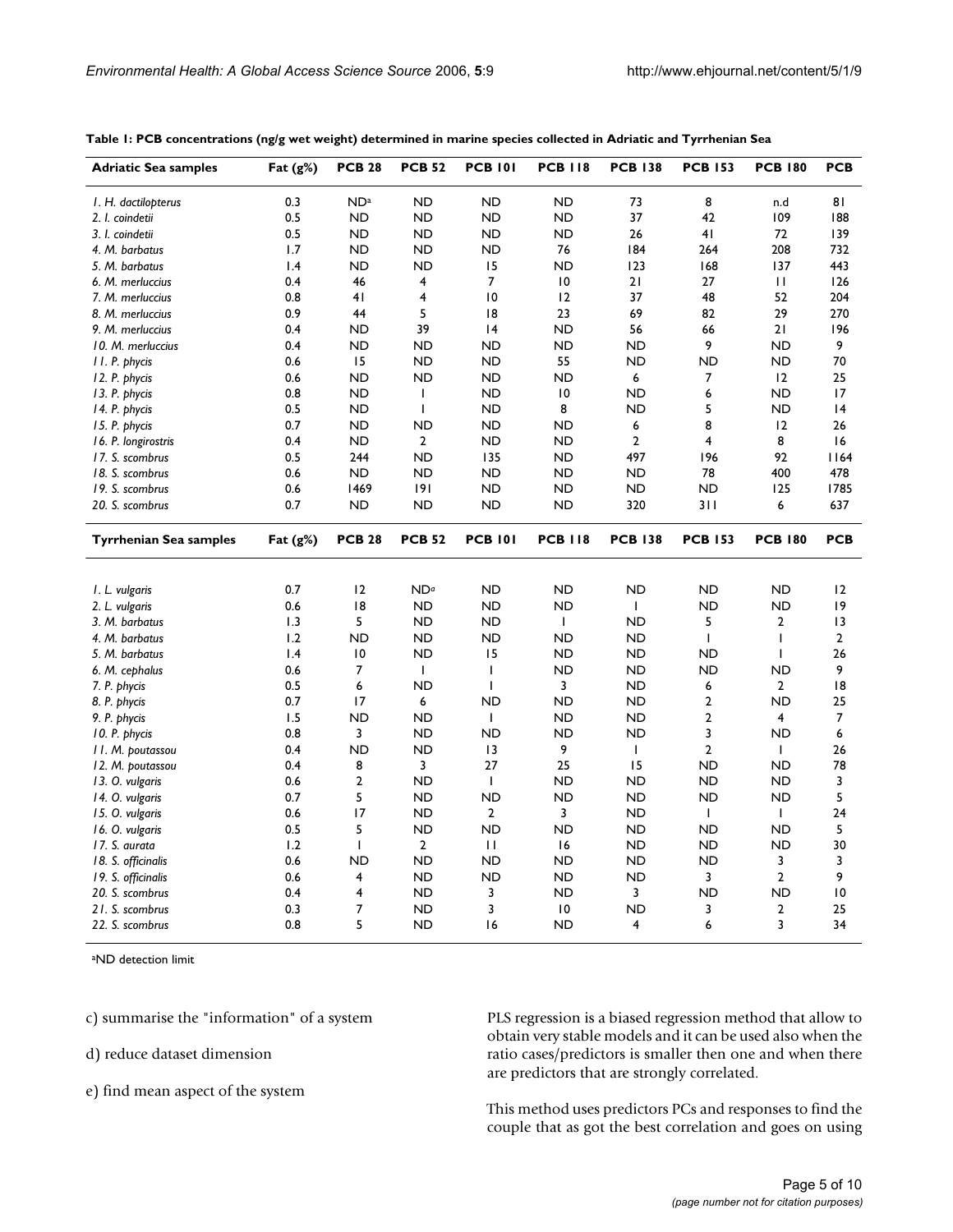| Concentrations $\mu$ g/ml <sup>a</sup><br><b>Congeners</b> |      | b-galactosidase activity (percent of 10 nM E2) |  |  |  |
|------------------------------------------------------------|------|------------------------------------------------|--|--|--|
| <b>PCB 28</b>                                              | 5.0  | $31.10 \pm 6.58$                               |  |  |  |
| <b>PCB 52</b>                                              | 5.0  | $31.96 \pm 7.82$                               |  |  |  |
| <b>PCB 101</b>                                             | 5.0  | $18.35 \pm 4.26$                               |  |  |  |
| <b>PCB 118</b>                                             | 5.0  | $85.88 \pm 19.79$                              |  |  |  |
| <b>PCB 138</b>                                             | 0.05 | $20.95 \pm 7.82$                               |  |  |  |
| <b>PCB 153</b>                                             | 0.05 | $26.37 \pm 5.63$                               |  |  |  |
| <b>PCB 180</b>                                             | 5.0  | $22.92 \pm 8.67$                               |  |  |  |

aCongeners 138 and 153 were assayed at 0.05 µg/ml because at higher concentrations they strongly inhibited yeast cells growth

other PCs until there is still usable "information". At the end the number of PLS components to be used is the one that let maximise the explained variance in prediction.

Expected estrogenicity according to the content of individual PCBs measured in each sample was calculated from the chemical data for each sample by using the principle of concentration additivity and relative potencies of the various chemicals as determined with the yeast estrogen screen.

The use of Log transformation of PCB and b-galactosidase activity values normalised their distribution and stabilised the variance allowing the use of parametric methods. The Statgraphics Plus statistical package was used (Magnugistic, Rockville MD, USA).

# **Results**

## *PCBs assessment*

Twenty samples of marine organisms from the Adriatic Sea and 22 from the Tyrrhenian Sea, mainly belonging to species, *M. barbatus*, *S. scombrus*, *P. phycis*, *M. merluccius* and *O. vulgaris* were analysed for the presence of seven ref-



#### **Figure 5**

Principal components analysis loading plot of PCBs contamination in samples collected in the Tyrrhenian Sea.

erence PCBs, namely PCB 28, PCB 52, PBC 101, PCB 118, PCB 138, PCB 153 and PCB 180. They were chosen because considered to be suitable indicators of industrial marine pollution by International Agencies. Forty-one percent of 294 chemical determinations gave negative results (under the detection limit). Total PCB concentrations ranged from 0.002 up to 1.785 ng/g wet weight. Species from the Adriatic Sea were more contaminated than those collected in the Tyrrhenian Sea (Table 1) and the analysis of variance showed that this difference was statistically significant  $(p = 0.002)$  (Figure 2).

Individual PCB congeners distribution also differed depending on the area of fishing (Figure 3). The species collected in the Adriatic Sea were more often contaminated with hexa- and heptachlorobiphenyls, and this is in accord to studies from other authors [23], whereas samples collected in the Tyrrhenian Sea were mostly contaminated by PCB 28.

Multivariate statistical analysis (PCA) showed different groups of correlation between the PCBs in the two datasets. The first two principal components are able to explain 64% of variance in the Adriatic dataset, and 63% of variance in the Thyrrenian dataset (Figures 4, 5).

Taking into account the species, the multifactor analysis of variance showed that the difference in PCBs contamination observed in the two seas is mainly due to the PCBs content of *S. scombrus* and *M. barbatus*. These species showed for samples collected in the Adriatic Sea, higher concentrations of total PCBs (Table 1), accordingly to other authors [24].

#### *b-galactosidase activity*

The b-galactosidase activity elicited by seafood extracts is reported in Figure 6 and Figure 7. Thirty-eight percent of seafood samples showed ER-mediated responses higher than 10% E2. The greatest response measured was 42.96% of the activity elicited by the natural hormone. Tyrrhenian samples were more frequently positive than Adriatic ones (50% versus 25%), although the analysis of variance did not denote any significant differences between the agonis-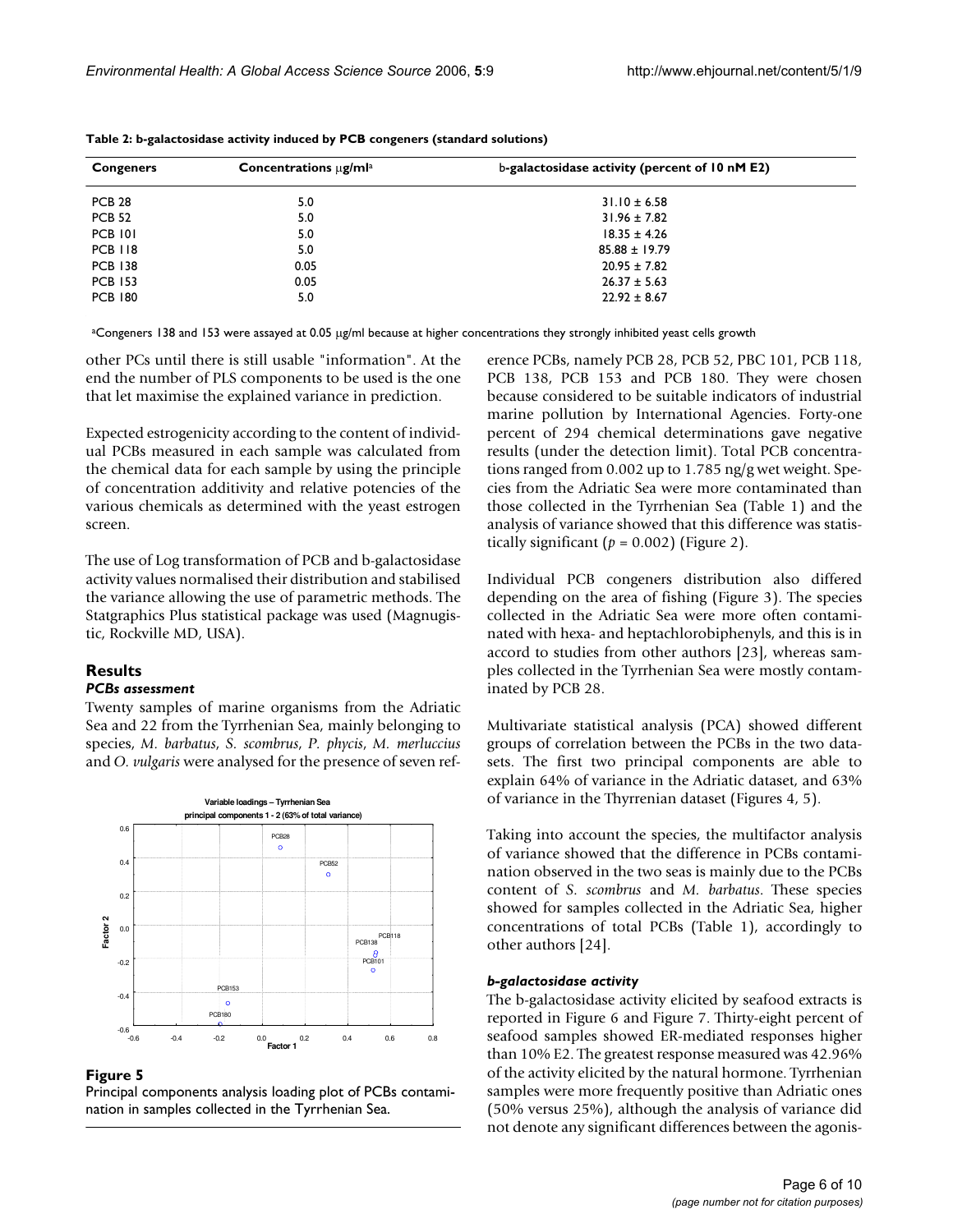| <b>Species</b> |                   | <b>Adriatic Sea</b>           | <b>Tyrrhenian Sea</b> |                               |                     |
|----------------|-------------------|-------------------------------|-----------------------|-------------------------------|---------------------|
|                | Number of samples | Number of positive<br>samples | Number of samples     | Number of positive<br>samples | Fisher's exact test |
| M. barbatus    |                   |                               |                       |                               | p > 0.3             |
| P. phycis      |                   |                               |                       |                               | p > 0.16            |
| S. scombrus    | 4                 |                               |                       |                               | p > 0.14            |
| Total          |                   |                               | 10                    | ь                             | p < 0.004           |

**Table 3: Comparison of the estrogenic activity in the same species from the two habitats**

tic activity (*p* = 0.13). *S. scombrus*, *O. vulgaris*, *P. phycis*, *M. barbatus* were the more frequently inducing species in Tyrrhenian samples, while for the Adriatic samples the estrogen-like activity was mainly due to *M. merluccius*.

#### *PCBs and b-galactosidase activity correlation*

The content of total PCBs and b-galactosidase activity did not show any significant correlation (a negative borderline correlation was observed, *p* = 0.07).

The PLS analysis showed that in samples with estrogenic activity higher than 10% E2, the most observed combination of these contaminants was PCB 28, PCB 101, PCB 153, PCB 180.

However, total PCBs concentration explained only 33% and 15.77 % of variance, respectively in samples from the Tyrrhenian and the Adriatic Sea.

To better investigate these results, the β-galactosidase activity of individual PCBs was assessed in the yeast assay. The results are showed in Table 2. The b-galactosidase activity of PCB standards ranged from 18.35 % (PCB 101) up to 85.88 % (PCB 118), with PCB 118 resulting the



#### Figure 6

**b-galactosidase activity induced by tissue extracts of seafood from the Adriatic Sea**. Results are expressed as percent activity induced by 10 nM E2.

most estrogenic in the yeast assay. This congener belongs to the class of 12 PCBs identified by the WHO as "dioxinlike" because of their toxicity and certain features of their structure which make them similar to 2, 3, 7, 8-tetrachlorodibenzo-p-dioxin (2, 3, 7, 8-TCDD).

The predicted response according to the individual content of PCBs measured in each seafood sample was calculated. Comparison between predicted and measured enzymatic activity showed a statistically significant difference depending on the two areas. In the Tyrrhenian Sea enzymatic activity measured in the samples was higher than the expected activity, while an inverse correlation was found in the Adriatic Sea. The biological effects of polychlorinated biphenyls (PCBs) are often similar to (although less potent than) those of TCDD by activating the aryl hydrocarbon (Ah) receptor. Additionally, some PCBs or mixtures of PCBs exhibit agonistic activity, whereas others are actually antiestrogenic [2,25,26]. Thus, the estrogenic activity of each congener was determined but the prediction of the effect of the same congener *in vivo* may be extremely difficult, depending on the interactions in a complex environmental mixture.

In this study we analysed the content of PCBs because of their well-documented ability to influence the endocrine system. However, fish tissue may contain a mixture of several environmental compounds other than PCBs interfering with the endocrine system due to the widespread contamination of surface waters with scarcely treated urban and industrial waste that could have additive, synergistic or antagonistic effects. This may account for the final biological activity observed in the samples. Actually, the United States Environmental Protection Agency (US-EPA) estimates there are more than 87,000 of potential EDCs.

Nevertheless, detecting so many chemicals would take an unreasonable investment of time and resources, so it is necessary to develop screening programs using short term bioassays to assess the risk of exposure for biota to endocrine disrupting chemicals through the environment and diet.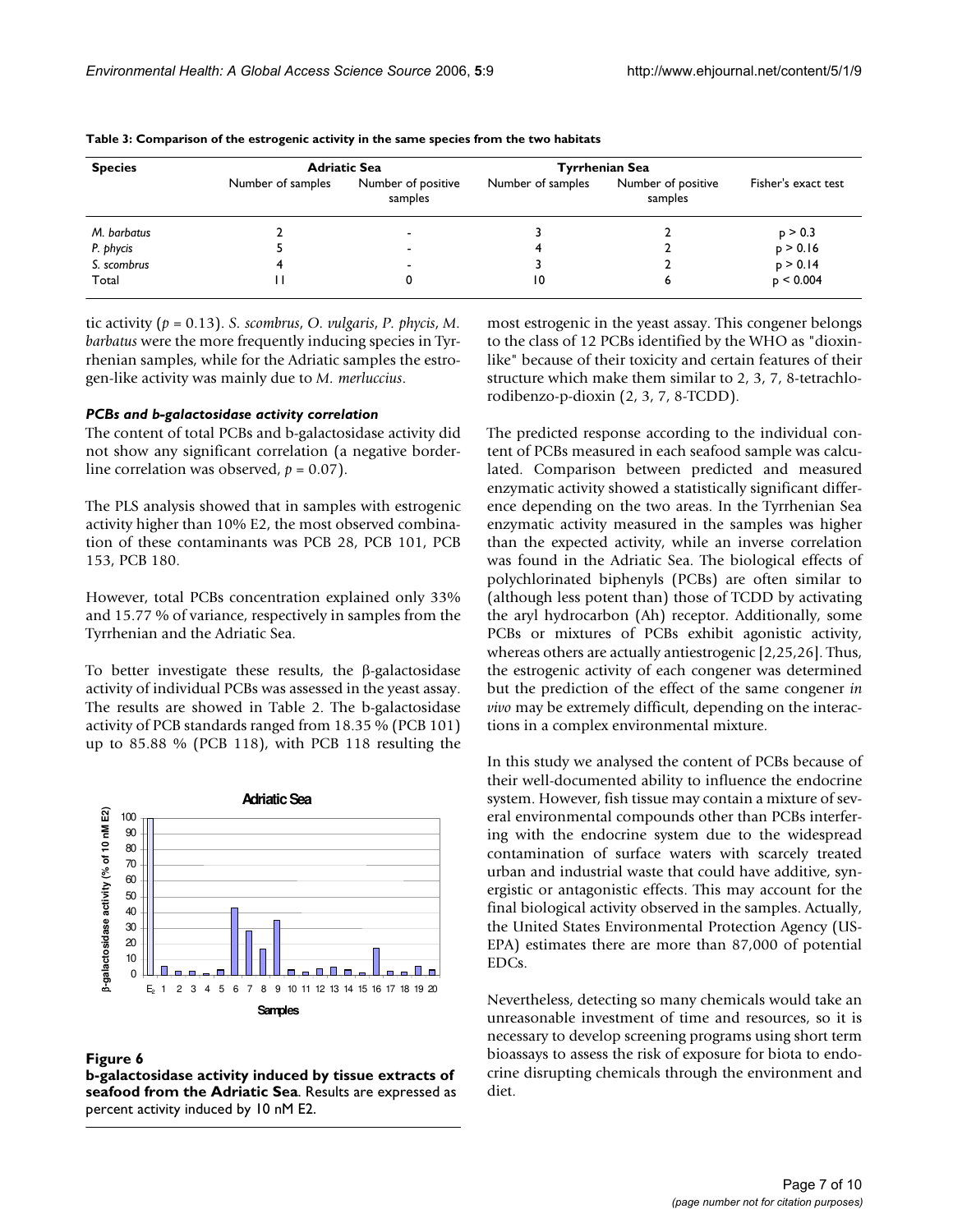

Figure 7 **b-galactosidase activity induced by tissue extracts of seafood from the Tyrrhenian Sea**. Results are expressed as percent activity induced by 10 nM E2.

Finally, we underline that endogenous hormones could interfere in the estrogen-like activity elicited by animal organic extracts, marine organisms included as recently pointed out by some authors [27]. It is known that in marine organisms, estrogen level may vary depending on differences in species, sex, age, life cycle and season and we tested a raw fat extract in which endogenous hormones are still present. Thirteen species with different habitat and reproductive periods were analysed, and for three species (*M. barbatus*, *P. phycis*, *S. scombrus*) collected both in the Adriatic Sea and in the Tyrrhenian Sea in the same sampling season, statistically significant differences (Fisher's exact test: p < 0.004) in β-galactosidase activity were observed when considered on the whole (Table 3). This result may indicate the role of the aquatic environment in bioaccumulation of xenoestrogens.

#### **Conclusion**

Most studies have been focused on the evaluation of the content of environmental contaminants such as PCBs and related persistent organic pollutants (POPs) into tissues of fish and other aquatic organisms [5,7,23,28-30] or on reproductive effects due to *in vivo* exposure in natural environment [31,32] or to specific sources of pollution [33-35].

In our monitoring we detected a generally low PCBs content in most seafood samples and alone they can not justify the estrogenicity of the extracts. The approach proposed in this work, namely to measure the overall estrogenicity of chemicals each presented at low concentrations, may suggest the probable intake of estrogen-like chemicals for humans.

Then, a useful application of the yeast assay could be aimed to direct chemical analyses to only biologically active samples as a first monitoring level. This bioassay may provide a useful integration to chemical approach, and could be used to identify edible seafood exposed to estrogenic organic chemicals, depending on geographical natural habitat. As yet, however, there is a paucity of analytical data on extracts of edible marine organisms exhibiting estrogenic activity. Fish products may represent an important dietary source of environmental contaminants with endocrine activity to humans, particularly when they represent a relevant part of food intake [11,36]. Many compounds may be present in the environment in trace amounts, but have high biological activity. It is important to assess health risk for biota and the level exposure to environmental contaminants. The foetus and the newborns in humans are particularly vulnerable to pollutants exposure due to transplacental and lactational transfer of maternal burdens at critical periods of development [37]. The scientific evidence demonstrated a link between chronic exposure to low concentrations of chemicals through the environment or the food-chain and reproductive animal health [31,34,38]. Subtle health effects have been documented in certain Arctic populations exposed to a variety of contaminants present in the food chain (in traditional foods), particularly mercury and PCBs and the greatest concern is for fetal and neonatal development [37,39,40]. The possibility that bio-accumulative properties of persistent organic chemicals with hormone-like activity and the chronic low level exposure may contribute to overall breast cancer risk in women, as well as reproductive and developmental effects in humans [10,41] has heavy implications for the prevention of these diseases in western countries.

#### **Abbreviations**

EDCs: endocrine disrupting chemicals

PCBs: polychlorinated biphenyls

WHO: World Health Organization

ICES: International Council for the Exploration of the Seas

US-EPA: United States Environmental Protection Agency

E2: 17β-estradiol

DMSO: dimethylsulfoxide

PCA: principal component analysis

PLS: partial least square regression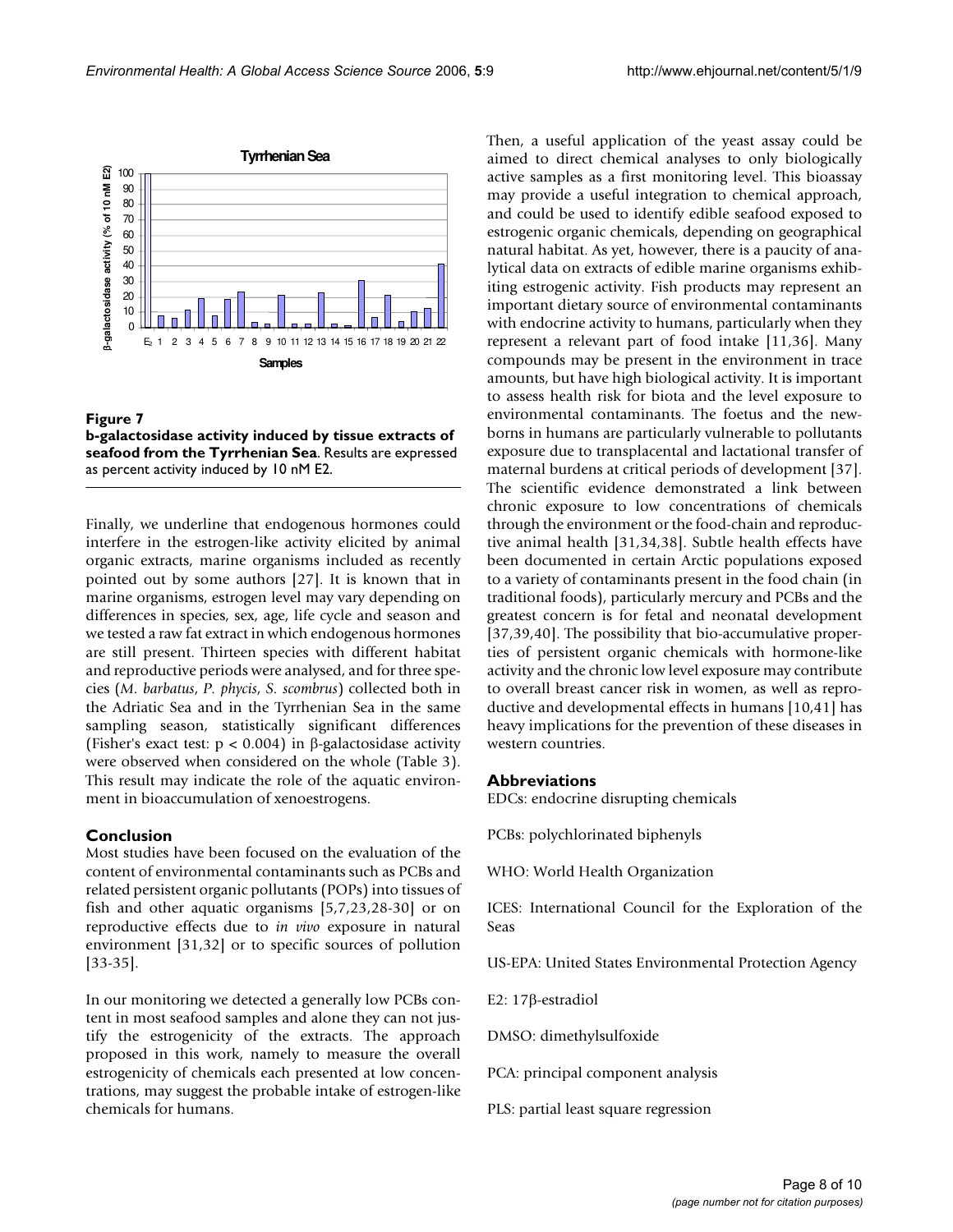GC-MS: gas chromatography-mass spectrometry

GC-EDC: gas chromatography coupled with electron capture detector

#### **Competing interests**

The author(s) declare that they have no competing interests.

#### **Authors' contributions**

SG and BP carried out the biological analyses and helped to draft the manuscript, TC collected the samples and performed the chemical analyses, MC provided statistical data analysis, RAC participated in the conceiving of the study, DR participated in the design of the study and in coordination and led the writing of the manuscript. All authors read and approved the final manuscript.

#### **Acknowledgements**

This research was partially supported by the Italian Ministry of the Environment.

#### **References**

- 1. Garner CE, Jefferson WN, Burka LT, Matthews HB, Newbold RR: **[In](http://www.ncbi.nlm.nih.gov/entrez/query.fcgi?cmd=Retrieve&db=PubMed&dopt=Abstract&list_uids=9925803) [vitro estrogenicity of the catechol metabolites of selected](http://www.ncbi.nlm.nih.gov/entrez/query.fcgi?cmd=Retrieve&db=PubMed&dopt=Abstract&list_uids=9925803)** [polychlorinated biphenyls.](http://www.ncbi.nlm.nih.gov/entrez/query.fcgi?cmd=Retrieve&db=PubMed&dopt=Abstract&list_uids=9925803) **154:**188-197.
- 2. Moore M, Mustain M, Daniel K, Chen I, Safe S, Zacharewski T, Gillesby B, Joyeux A, Balaguer P: **[Antiestrogenic activity of](http://www.ncbi.nlm.nih.gov/entrez/query.fcgi?cmd=Retrieve&db=PubMed&dopt=Abstract&list_uids=9007045) [hydroxylated polychlorinated biphenyl congeners identified](http://www.ncbi.nlm.nih.gov/entrez/query.fcgi?cmd=Retrieve&db=PubMed&dopt=Abstract&list_uids=9007045) [in human serum.](http://www.ncbi.nlm.nih.gov/entrez/query.fcgi?cmd=Retrieve&db=PubMed&dopt=Abstract&list_uids=9007045)** *Toxicol Appl Pharmacol* 1997, **142:**160-168.
- 3. Salama J, Chakraborty TR, Ng L, Gore AC: **[Effects of polychlorin](http://www.ncbi.nlm.nih.gov/entrez/query.fcgi?cmd=Retrieve&db=PubMed&dopt=Abstract&list_uids=12896846)[ated biphenyls on estrogen receptor-beta expression in the](http://www.ncbi.nlm.nih.gov/entrez/query.fcgi?cmd=Retrieve&db=PubMed&dopt=Abstract&list_uids=12896846) [anteroventral periventricular nucleus.](http://www.ncbi.nlm.nih.gov/entrez/query.fcgi?cmd=Retrieve&db=PubMed&dopt=Abstract&list_uids=12896846)** *Environ Health Perspect* 2003, **111:**1278-1282.
- 4. **United States Environmental Protection Agency, Office of Water.** *Update: National Listing of Fish and Wildlife Advisories. EPA-823- F-03-003* 2003.
- 5. Fernandez MA, Gomara B, Bordajandi LR, Herrero L, Abad E, Abalos M, Rivera J, Gonzalez MJ: **[Dietary intakes of polychlorinated](http://www.ncbi.nlm.nih.gov/entrez/query.fcgi?cmd=Retrieve&db=PubMed&dopt=Abstract&list_uids=15712523) [dibenzo-p-dioxins, dibenzofurans and dioxin-like polychlo](http://www.ncbi.nlm.nih.gov/entrez/query.fcgi?cmd=Retrieve&db=PubMed&dopt=Abstract&list_uids=15712523)[rinated biphenyls in Spain.](http://www.ncbi.nlm.nih.gov/entrez/query.fcgi?cmd=Retrieve&db=PubMed&dopt=Abstract&list_uids=15712523)** *Food Addit Contam* 2004, **21:**983-991.
- 6. Smith AG, Gangolli SD: **[Organochlorine chemicals in seafood:](http://www.ncbi.nlm.nih.gov/entrez/query.fcgi?cmd=Retrieve&db=PubMed&dopt=Abstract&list_uids=11983271) [occurrence and health concerns.](http://www.ncbi.nlm.nih.gov/entrez/query.fcgi?cmd=Retrieve&db=PubMed&dopt=Abstract&list_uids=11983271)** *Food Chem Toxicol* 2002, **40:**767-779.
- 7. Antunes P, Gil O: **[PCB and DDT contamination in cultivated](http://www.ncbi.nlm.nih.gov/entrez/query.fcgi?cmd=Retrieve&db=PubMed&dopt=Abstract&list_uids=14659952) [and wild Sea bass from Ria de Aveiro, Portugal.](http://www.ncbi.nlm.nih.gov/entrez/query.fcgi?cmd=Retrieve&db=PubMed&dopt=Abstract&list_uids=14659952)** *Chemosphere* 2004, **54:**1503-1507.
- 8. Svensson BG, Hallberg T, Schultz A, Hagmar L: **Parameters of immunological competence in subjects with high consumption of fish contaminated with persistent organochlorine compounds.** *Arch Occup Environ Health* 1994, **65:**351-358.
- Faroon O, Keith MS, Jones D, de Rosa C: **[Effects of polychlorin](http://www.ncbi.nlm.nih.gov/entrez/query.fcgi?cmd=Retrieve&db=PubMed&dopt=Abstract&list_uids=12117298)[ated biphenyls on development and reproduction.](http://www.ncbi.nlm.nih.gov/entrez/query.fcgi?cmd=Retrieve&db=PubMed&dopt=Abstract&list_uids=12117298)** *Toxicol Ind Health* 2001, **17:**63-93.
- 10. Brouwer A, Longnecker MP, Birnbaum LS, Cogliano J, Kostyniak P, Moore J, Schantz S, Winneke G: **[Characterization of potential](http://www.ncbi.nlm.nih.gov/entrez/query.fcgi?cmd=Retrieve&db=PubMed&dopt=Abstract&list_uids=10421775) [endocrine-related health effects at low dose levels of expo](http://www.ncbi.nlm.nih.gov/entrez/query.fcgi?cmd=Retrieve&db=PubMed&dopt=Abstract&list_uids=10421775)[sure to PCBs.](http://www.ncbi.nlm.nih.gov/entrez/query.fcgi?cmd=Retrieve&db=PubMed&dopt=Abstract&list_uids=10421775)** *Environ Health Perspect* 1999, **107(Suppl 4):**639-649.
- 11. Judd N, Griffith WC, Faustman EM: **[Contribution of PCB expo](http://www.ncbi.nlm.nih.gov/entrez/query.fcgi?cmd=Retrieve&db=PubMed&dopt=Abstract&list_uids=15450716)[sure from fish consumption to total dioxin-like dietary expo](http://www.ncbi.nlm.nih.gov/entrez/query.fcgi?cmd=Retrieve&db=PubMed&dopt=Abstract&list_uids=15450716)[sure.](http://www.ncbi.nlm.nih.gov/entrez/query.fcgi?cmd=Retrieve&db=PubMed&dopt=Abstract&list_uids=15450716)** *Regul Toxicol Pharmacol* 2004, **40:**125-135.
- 12. Schantz SL, Gasior DM, Polverejan E, McCaffrey RJ, Sweeney AM, Humphrey HE, Gardiner JC: **[Impairments of memory and learn](http://www.ncbi.nlm.nih.gov/entrez/query.fcgi?cmd=Retrieve&db=PubMed&dopt=Abstract&list_uids=11445515)[ing in older adults exposed to polychlorinated biphenyls via](http://www.ncbi.nlm.nih.gov/entrez/query.fcgi?cmd=Retrieve&db=PubMed&dopt=Abstract&list_uids=11445515) [consumption of Great Lakes fish.](http://www.ncbi.nlm.nih.gov/entrez/query.fcgi?cmd=Retrieve&db=PubMed&dopt=Abstract&list_uids=11445515)** *Environ Health Perspect* 2001, **109:**605-611.
- 13. **Istituto Superiore di Sanità.** *Istisan Report 02/38 ISSN 1123-3117, ISS, Roma* 2002.
- 14. Liu JW, Picard D: **[Bioactive steroids as contaminants of the](http://www.ncbi.nlm.nih.gov/entrez/query.fcgi?cmd=Retrieve&db=PubMed&dopt=Abstract&list_uids=9503609) [common carbon source galactose.](http://www.ncbi.nlm.nih.gov/entrez/query.fcgi?cmd=Retrieve&db=PubMed&dopt=Abstract&list_uids=9503609)** *FEMS Microbiol Lett* 1998, **159:**167-171.
- 15. Liu JW, Jeannin E, Picard D: **[The anti-estrogen hydroxyta](http://www.ncbi.nlm.nih.gov/entrez/query.fcgi?cmd=Retrieve&db=PubMed&dopt=Abstract&list_uids=10614829)[moxifen is a potent antagonist in a novel yeast system.](http://www.ncbi.nlm.nih.gov/entrez/query.fcgi?cmd=Retrieve&db=PubMed&dopt=Abstract&list_uids=10614829)** *Biol Chem* 1999, **380:**1341-1345.
- Pinto B, Picard D, Reali D: [A recombinant yeast strain as a short](http://www.ncbi.nlm.nih.gov/entrez/query.fcgi?cmd=Retrieve&db=PubMed&dopt=Abstract&list_uids=15366516) **[term bioassay to assess estrogen-like activity of xenobiotics.](http://www.ncbi.nlm.nih.gov/entrez/query.fcgi?cmd=Retrieve&db=PubMed&dopt=Abstract&list_uids=15366516)** *Ann Ig* 2004, **16:**579-585.
- 17. Pinto B, Garritano S, Reali D: **Occurrence of estrogen-like substances in the marine environment of the Northern Mediterranean Sea.** *Mar Poll Bull* 2005, **50:**1681-1685.
- 18. Miller JH: *Experiments in Molecular Genetics* New York: Cold Spring Harbour Laboratory Press; 1972.
- 19. Gong Y, Chin HS, Lim LS, Loy CJ, Obbard JP, Yong EL: **[Clustering of](http://www.ncbi.nlm.nih.gov/entrez/query.fcgi?cmd=Retrieve&db=PubMed&dopt=Abstract&list_uids=12948882) [sex hormone disruptors in Singapore's marine environment.](http://www.ncbi.nlm.nih.gov/entrez/query.fcgi?cmd=Retrieve&db=PubMed&dopt=Abstract&list_uids=12948882)** *Environ Health Perspect* 2003, **111:**1448-1453.
- 20. Jackson JE: *A user's guide to principal components* New York, NY: John Wiley & Sons, Inc; 1991.
- 21. Jolliffe IT: *Principal Components Analysis* New York Inc., NY: Springer-Verlag; 1986.
- 22. Martens H, Næs T: *Multivariate Calibration* Chichester, UK: John Wiley & Sons; 1989.
- 23. Storelli MM, Giacominelli-Stuffler R, D'Addabbo R, Marcotrigiano GO: **[Health risk of coplanar polychlorinated biphenyl conge](http://www.ncbi.nlm.nih.gov/entrez/query.fcgi?cmd=Retrieve&db=PubMed&dopt=Abstract&list_uids=14627304)[ners in edible fish from the Mediterranean Sea.](http://www.ncbi.nlm.nih.gov/entrez/query.fcgi?cmd=Retrieve&db=PubMed&dopt=Abstract&list_uids=14627304)** *J Food Prot* 2003, **66:**2176-2179.
- 24. Perugini M, Cavaliere M, Giammarino A, Mazzone P, Olivieri V, Amorena M: **[Levels of polychlorinated biphenyls and organo](http://www.ncbi.nlm.nih.gov/entrez/query.fcgi?cmd=Retrieve&db=PubMed&dopt=Abstract&list_uids=15331266)[chlorine pesticides in some edible marine organisms from](http://www.ncbi.nlm.nih.gov/entrez/query.fcgi?cmd=Retrieve&db=PubMed&dopt=Abstract&list_uids=15331266) [the Central Adriatic Sea.](http://www.ncbi.nlm.nih.gov/entrez/query.fcgi?cmd=Retrieve&db=PubMed&dopt=Abstract&list_uids=15331266)** *Chemosphere* 2004, **57:**391-400.
- 25. Layton AC, Sanseverino J, Gregory BW, Easter JP, Sayler GS, Schultz TW: **[In vitro estrogen receptor binding of PCBs: measured](http://www.ncbi.nlm.nih.gov/entrez/query.fcgi?cmd=Retrieve&db=PubMed&dopt=Abstract&list_uids=12009855) [activity and detection of hydroxylated metabolites in a](http://www.ncbi.nlm.nih.gov/entrez/query.fcgi?cmd=Retrieve&db=PubMed&dopt=Abstract&list_uids=12009855)** [recombinant yeast assay.](http://www.ncbi.nlm.nih.gov/entrez/query.fcgi?cmd=Retrieve&db=PubMed&dopt=Abstract&list_uids=12009855) **180:**157-163.
- 26. Bonefeld-Jørgensen EC, Andersen HR, Rasmussen TH, Vinggaard AM: **[Effect of highly bioaccumulated polychlorinated biphenyl](http://www.ncbi.nlm.nih.gov/entrez/query.fcgi?cmd=Retrieve&db=PubMed&dopt=Abstract&list_uids=11275356) [congeners on estrogen and androgen receptor activity.](http://www.ncbi.nlm.nih.gov/entrez/query.fcgi?cmd=Retrieve&db=PubMed&dopt=Abstract&list_uids=11275356)** *Toxicology* 2001, **158:**141-153.
- 27. Rivas A, Fernandez MF, Cerrillo I, Ibarluzea J, Olea-Serrano MF, Pedraza V, Olea N: **[Human exposure to endocrine disrupters:](http://www.ncbi.nlm.nih.gov/entrez/query.fcgi?cmd=Retrieve&db=PubMed&dopt=Abstract&list_uids=11430496) [standardisation of a marker of estrogenic exposure in adi](http://www.ncbi.nlm.nih.gov/entrez/query.fcgi?cmd=Retrieve&db=PubMed&dopt=Abstract&list_uids=11430496)[pose tissue.](http://www.ncbi.nlm.nih.gov/entrez/query.fcgi?cmd=Retrieve&db=PubMed&dopt=Abstract&list_uids=11430496)** *APMIS* 2001, **109:**185-197.
- 28. Miao X-S, Swenson C, Woodward LA, Li QX: **Distribution of polychlorinated biphenyls in marine species from French Frigate Shoals, North Pacific Ocean.** *Sci Tot Environ* 2000, **257:**17-28.
- Bayarri S, Baldassarri LT, Iacovella N, Ferrara F, di Domenico A: **[PCDDs, PCDFs, PCBs and DDE in edible marine species](http://www.ncbi.nlm.nih.gov/entrez/query.fcgi?cmd=Retrieve&db=PubMed&dopt=Abstract&list_uids=11372844) [from the Adriatic Sea.](http://www.ncbi.nlm.nih.gov/entrez/query.fcgi?cmd=Retrieve&db=PubMed&dopt=Abstract&list_uids=11372844)** *Chemosphere* 2001, **43:**601-610.
- 30. Llobet JM, Bocio A, Domingo JL, Teixido A, Casas C, Muller L: **[Levels](http://www.ncbi.nlm.nih.gov/entrez/query.fcgi?cmd=Retrieve&db=PubMed&dopt=Abstract&list_uids=12636304) [of polychlorinated biphenyls in food from Catalonia, Spain:](http://www.ncbi.nlm.nih.gov/entrez/query.fcgi?cmd=Retrieve&db=PubMed&dopt=Abstract&list_uids=12636304) [estimated dietary intake.](http://www.ncbi.nlm.nih.gov/entrez/query.fcgi?cmd=Retrieve&db=PubMed&dopt=Abstract&list_uids=12636304)** *J Food Prot* 2003, **66:**479-484.
- 31. Oberdörster E, Cheek AO: **Gender benders at the beach: endocrine disruption in marine and estuarine organisms.** *Environ Toxicol Chem* 2000, **20:**23-36.
- 32. De Metrio G, Corriero A, Desantis S, Zubani D, Cirillo F, Deflorio M, Bridges CR, Eicker J, de la Serna JM, Megalofonou P, Kime DE: **Evidence of a high percentage of intersex in the Mediterranean swordfish (Xiphias gladius L.).** *Mar Poll Bull* 2003, **46:**358-361.
- 33. Jobling S, Casey D, Rogers-Gray T, Oehlmann J, Schulte-Oehlmann U, Pawlowski S, Baunbeck T, Turner AP, Tyler CR: **[Comparative](http://www.ncbi.nlm.nih.gov/entrez/query.fcgi?cmd=Retrieve&db=PubMed&dopt=Abstract&list_uids=15046010) [responses of molluscs and fish to environmental estrogens](http://www.ncbi.nlm.nih.gov/entrez/query.fcgi?cmd=Retrieve&db=PubMed&dopt=Abstract&list_uids=15046010) [and an estrogenic effluent.](http://www.ncbi.nlm.nih.gov/entrez/query.fcgi?cmd=Retrieve&db=PubMed&dopt=Abstract&list_uids=15046010)** *Aquat Toxicol* 2004, **66:**207-222.
- 34. Nash JP, Kime DE, Van der Ven LT, wester PW, Brion F, Maack G, Stahlschmidt-Allner P, Tyler CR: **[Long-term exposure to envi](http://www.ncbi.nlm.nih.gov/entrez/query.fcgi?cmd=Retrieve&db=PubMed&dopt=Abstract&list_uids=15579420)[ronmental concentrations of the pharmaceutical ethy](http://www.ncbi.nlm.nih.gov/entrez/query.fcgi?cmd=Retrieve&db=PubMed&dopt=Abstract&list_uids=15579420)[nylestradiol causes reproductive failure in fish.](http://www.ncbi.nlm.nih.gov/entrez/query.fcgi?cmd=Retrieve&db=PubMed&dopt=Abstract&list_uids=15579420)** *Environ Health Perspect* 2004, **112:**1725-1733.
- 35. Tyler CR, Spary C, Gibson R, Santos EM, Shears J, Hill EM: **[Account](http://www.ncbi.nlm.nih.gov/entrez/query.fcgi?cmd=Retrieve&db=PubMed&dopt=Abstract&list_uids=15884355)ing for differences in estrogenic responses in rainbow trout [\(Oncorhynchus mykiss: salmonidae\) and roach \(Rutilus](http://www.ncbi.nlm.nih.gov/entrez/query.fcgi?cmd=Retrieve&db=PubMed&dopt=Abstract&list_uids=15884355) rutilus: Cyprinidae) exposed to effluents from wastewater [treatment works.](http://www.ncbi.nlm.nih.gov/entrez/query.fcgi?cmd=Retrieve&db=PubMed&dopt=Abstract&list_uids=15884355)** *Environ Sci Technol* 2005, **39:**2599-2607.